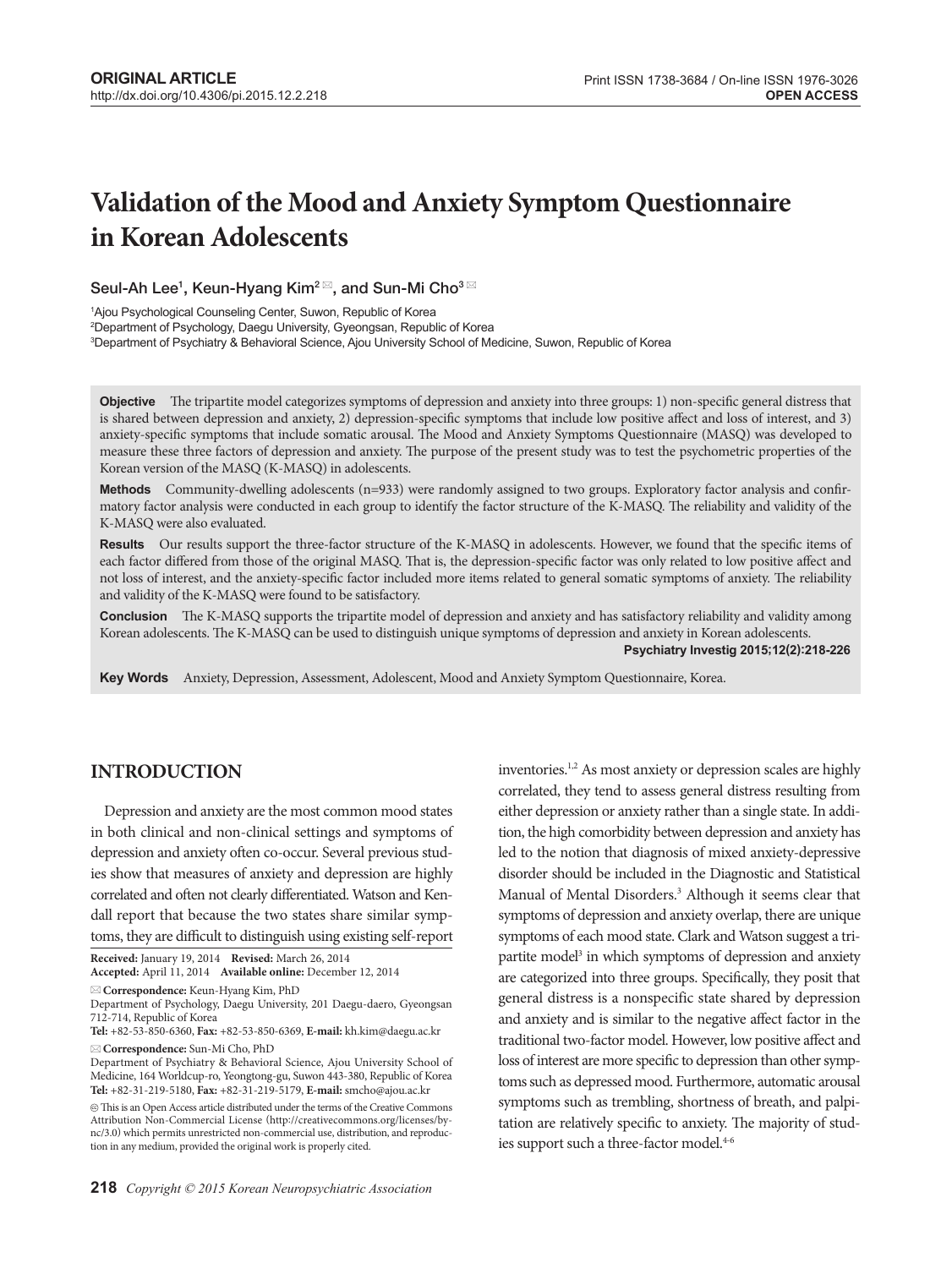Watson and Clark<sup>7</sup> developed the Mood and Anxiety Symptom Questionnaire (MASQ) for directly testing the tripartite model. The MASQ consists of 90 items, with each item scored on a 5-point Likert scale. The MASQ has three sub-factors: general distress, anhedonic depression, and anxiety arousal. Prior validation studies revealed that a three-factor model has adequate convergent and discriminant validity among samples of college students and normal adults.<sup>8,9</sup> These results not only support the tripartite model but also lead to an expectation that the MASQ can assess depression- and anxiety-specific symptoms more accurately than existing measurement tools.

However, there have been a few unexpected findings regarding MASQ factors and their items. For instance, general somatic distress associated with anxiety was expected to belong to the general distress factor but instead was shown to be more relevant to the anxiety-specific factor, leading Watson et al.<sup>9</sup> to propose defining anxiety-specific symptoms as general somatic distress rather than hyperarousal. Bedford also raised a question about the item structure of the MASQ.10 That is, when selecting items with a factor loading greater than 0.30 and a major loading 0.20 higher than that of other items, low positive affect but not loss of interest appear relevant to the depression-specific sub-factor. Thus, Bedford suggested that the MASQ can be divided into three sub-factors: general distress, positive affect, and somatic anxiety. The results of Keogh and Reidy's factor analysis also support a three-factor model when removing items with a factor loading of less than 0.30 and cross loading of less than 0.20.<sup>5</sup> However, items relevant to general somatic symptoms tend to be associated with the anxiety-specific factor, and only low positive affect seems to be linked to the depression-specific factor.

Despite these discrepancies among studies in factor structure, the MASQ is becoming more widely used for assessing depression and anxiety in adolescents and adults.<sup>11-13</sup> Adolescents go through drastic social, psychological, and biological changes and have emotional experiences distinct from those of children or adults. They also tend to express depression and anxiety differently. For instance, adults are likely to report their depressed mood with direct language, and children have a tendency to show somatic complaints, whereas adolescents are prone to becoming irritable and bored when depressed.<sup>14-16</sup> Therefore, it is necessary to either develop new measures to assess depression and anxiety in adolescents or to revise existing measures to make them suitable for adolescents. To date, however, it is rare to find a self-report inventory for adolescents with acceptable reliability and validity. The Beck Depression Index and Beck Anxiety Index are two of the most widely used inventories for assessing depression and anxiety in adults, and the Children's Depression Index (CDI) and Revised Children's Manifest Anxiety Scale (RCMAS) were developed for

children, but these scale have limited use for adolescents. Moreover, the validity of the MASQ has not been determined for adolescents, and the adequacy of using the same MASQ factor structure for both adults and adolescents has not yet been demonstrated.

In the present study, we first translated the MASQ into the Korean language (K-MASQ) and explored its items and factor structure using a sample of Korean adolescents. Second, we examined the model fit of the extracted factor structure using confirmatory factor analysis. Third, we determined the reliability as well as convergent and discriminant validity of the K-MASQ.

## **METHODS**

## **Participants**

Participants were 1117 adolescents aged 12–18 years from nine middle schools and high schools in Seoul, Daejeon, Daegu, and Gyeonggi Province. Data were collected between January 2012 and June 2012. The purpose and methods of the study were reviewed in advance by school authorities, who confirmed that the possibility of harm was extremely low. All students received an explanation of the study, and every procedure was conducted under the supervision of homeroom teachers. Of the 1117 participants who signed informed consent forms, 184 participants gave identical responses to more than two-thirds (i.e., 60) of the MASQ items; these were regarded as random responses and were excluded from analysis. Thus, 933 participants (429 males, 504 females) who provided complete data were included in the analysis. Participants were randomly assigned to group 1 or group 2. Exploratory factor analysis was conducted in group 1 (n=478; 217 males, 261 females) using PASW 18.0 software, and confirmatory factor analysis was conducted in group 2 (n=455; 212 males, 243 females) using AMOS 8.0 software. Of the 933 participants, 85 were in the first year of middle school, 103 were in the second year of middle school, 125 were in the third year of middle school, 203 were in the first year of high school, 202 were in the second year of high school, and 215 were in the third year of high school at the time of assessment. The mean age of males was 15.29 years [standard deviation (SD)=1.66], and the mean age of females was 15.38 years (SD=1.61).

## **Measures**

## **Korean-Mood and Anxiety Symptom Questionnaire**

The MASQ was developed to assess similarities and differences between anxiety and depressive symptoms.<sup>7</sup> Each item is scored on a Likert scale ranging from 1 to 5. The original version of the MASQ consists of 90 items and six sub-factors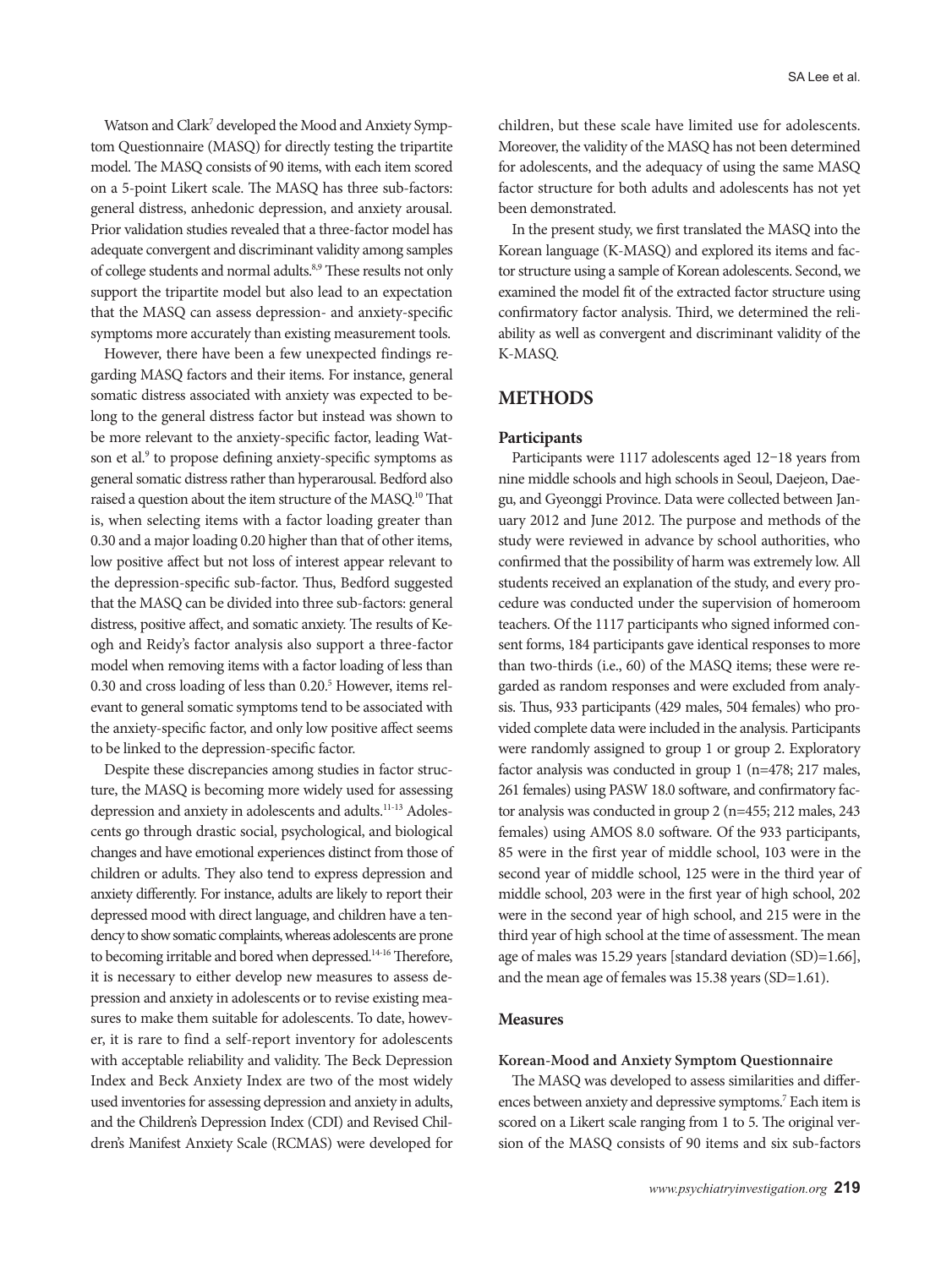based on the tripartite model. However, positive affect and loss of interest sub-factors were combined into a sub-factor of anhedonic depression after some items with doubtful validity were excluded. The anhedonic depression sub-factor consists of 14 reverse-keyed items related to positive affect and eight items related to loss of interest. Also, Watson et al.<sup>8</sup> suggested combining three subscales of general distress, which consists of 38 items, into one subscale. The anxiety arousal sub-factor consists of 17 items related to somatic tension and hyperarousal. In the present study, we adopted three subscales of the MASQ, which we compared to our factor analysis results. Also, as we aimed to explore the factor structure of the original version of the MASQ, we thus included all 90 items for analysis. The MASQ was translated into the Korean language by two clinical psychologists, after which back-translation was performed by a person who was bilingual in English and Korean. After resolving minimal discrepancies, the final version of the K-MASQ was completed.

## **Children's Depression Inventory**

The CDI is a 27-item self-report questionnaire designed to assess various symptoms of depression in children.17 Each item consists of three statements and is scored 0, 1, or 2, resulting in total scores ranging from 0 to 54. A higher CDI score indicates greater depressive symptoms. The Korean version of the CDI18 has a Cronbach's α of 0.85. Because the Korean version of the CDI shows acceptable reliability and validityi and has been used in many prior studies to measure the symptoms of depression in Korean adolescents, it was used for this study.19,20 Factor analysis of the CDI revealed that a four-factor model (negative emotion/somatic symptoms, ineffectiveness, interpersonal problems, and externalizing problems) is adequate in adolescents.21 Total CDI scores and sub-factor scores were included in our analysis.

## **Revised Children's Manifest Anxiety Scale**

The CMAS was developed by Castenada and colleagues and revised by Reynolds and Richmond.<sup>22,23</sup> The RCMAS is a 37-item self-report instrument designed to assess anxiety in children and adolescents. The RCMAS consists of 28 anxiety items and 9 lie (i.e., social desirability) items with either "yes" or "no" responses. The Korean version of the RCMAS has a Cronbach's α of 0.87.24 In many studies of Korean adolescents, the RCMAS has been used to measure anxiety symptoms.<sup>25,26</sup> Four RCMAS sub-factors, identified by a previous study,<sup>27</sup> were included in our analysis: excessive worry, oversensitivity, physiological symptoms/sleep disturbance, and low self-esteem/ anhedonia.

## **Statistical analysis**

Exploratory factor analysis using PASW 18.0 were conducted in group 1 to explore the factor structure of the K-MASQ. Principal axis factoring was performed, and Promax rotation (kappa=4), an oblique rotation technique, was carried out. Confirmatory factor analysis using AMOS 8.0 was performed in group 2 to determine the adequacy of the model from the exploratory factor analysis. Cronbach's α was calculated to evaluate the internal reliability of the K-MASQ. Correlation analyses of the K-MASQ and other depression and anxiety scales were also performed to determine convergent and discriminant validity.

## **RESULTS**

## **Factor analysis of the Korean-Mood and Anxiety Symptom Questionnaire for adolescents**

## **Exploratory factor snalysis**

The first step in the analysis was to determine how many meaningful factors should be retained. Exploratory factor analysis was performed using PASW 18.0. When principal axis factoring was conducted without entering the number of factors, there were eight factors with eigenvalues greater than 1. From the third factor onward, however, there were only minor differences in eigenvalues (eigenvalue differences being 19.726, 9.577, 3.572, 2.104, 2.031, 1.960, etc.). In consideration of the minor differences in eigenvalues, we specified the number of factors and then attempted to find the most appropriate factor structure. Total variance explained was higher when three factors were entered compared with two factors. This finding of the adequacy of a three-factor model is consistent with prior research.<sup>3,7,8</sup> Several items with a factor loading of less than 0.3 or for which the difference between factor loadings was less than 0.2 were excluded according to Bedford's suggestion.<sup>10</sup> The final 76 items and factor loadings are presented Table 1.

The items associated with each factor seemed more consistent with the results of Keogh and Reidy<sup>5</sup> rather than those of Watson and Clark.7 Factor 1 consisted of several items from the general distress scale of Watson and Clark, suggesting that this factor is most relevant to general distress. However, a few loss of interest items from the anhedonic depression scale were also included in Factor 1 (e.g., "Felt like it took extra effort to get started", "Felt withdrawn from other people"). Thus, our general distress factor included both loss of interest and emotional distress items such as worry, concern, and depression. Factor 2 consisted of items from the anhedonic depression scale. Clark and Watson<sup>3</sup> argued that their anhedonic depression scale includes low positive affect and loss of inter-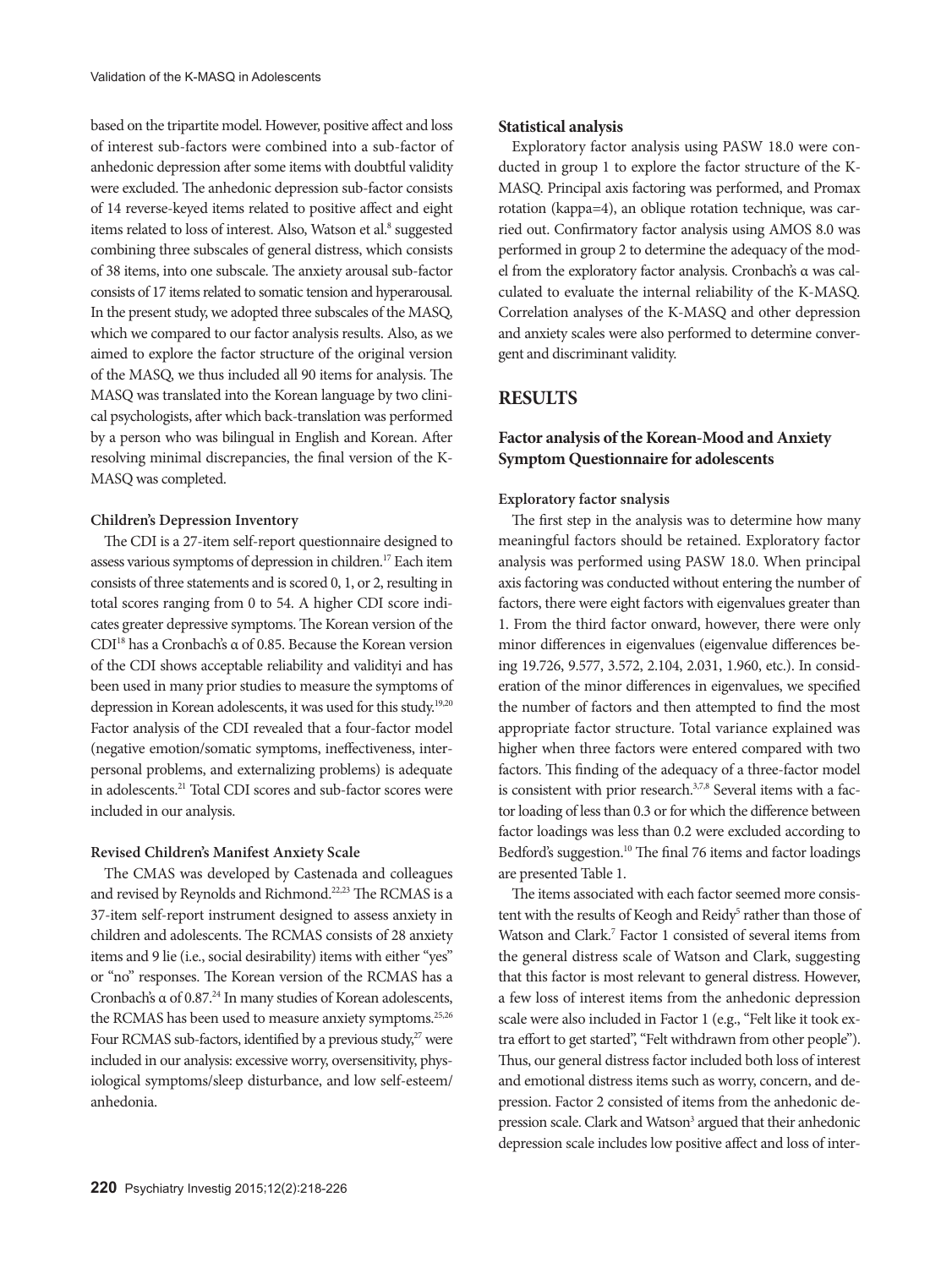| Table 1. Promax-rotated factor loadings of the MASQ items |
|-----------------------------------------------------------|
|-----------------------------------------------------------|

|                | Items                                         | General distress | Positive affect | Somatic anxiety | Original MASQ  |
|----------------|-----------------------------------------------|------------------|-----------------|-----------------|----------------|
| 84             | Worried a lot about things                    | 0.794            | $-0.023$        | $-0.173$        | $\mathbf{1}$   |
| 74             | Was disappointed in myself                    | 0.762            | $-0.007$        | $-0.083$        | $\mathbf{1}$   |
| 15             | Felt nervous                                  | 0.749            | 0.137           | $-0.065$        | $\mathbf{1}$   |
| 29             | Felt dissatisfied with everything             | 0.712            | $-0.118$        | $-0.083$        | $\mathbf{1}$   |
| 16             | Felt depressed                                | 0.707            | $-0.106$        | $-0.029$        | $\mathbf{1}$   |
| $\overline{4}$ | Felt confused                                 | 0.686            | $-0.013$        | $-0.026$        | 1              |
| 39             | Felt like it took extra effort to get started | 0.672            | 0.402           | $-0.258$        | $\overline{2}$ |
| 76             | Had trouble concentrating                     | 0.654            | $-0.015$        | $-0.105$        | $\mathbf{1}$   |
| 64             | Felt inferior to others                       | 0.629            | 0.078           | $-0.061$        | $\mathbf{1}$   |
| 70             | Had trouble making decisions                  | 0.627            | 0.152           | $-0.063$        | $\mathbf{1}$   |
| 8              | Felt discouraged                              | 0.623            | 0.004           | 0.056           | $\mathbf{1}$   |
| 26             | Felt withdrawn from other people              | 0.618            | $-0.001$        | 0.058           | $\overline{c}$ |
| 24             | Blamed myself for a lot of things             | 0.618            | 0.087           | 0.092           | $\mathbf{1}$   |
| 6              | Felt sad                                      | 0.614            | 0.046           | 0.004           | $\mathbf{1}$   |
| 80             | Had trouble paying attention                  | 0.614            | 0.145           | $-0.012$        | $\mathbf{1}$   |
| 2              | Felt afraid                                   | 0.597            | $-0.019$        | $-0.003$        | $\mathbf{1}$   |
| 13             | Felt worthless                                | 0.591            | $-0.115$        | 0.072           | $\mathbf{1}$   |
| 10             | Felt like crying                              | 0.581            | $-0.026$        | 0.053           | $\mathbf{1}$   |
| 17             | Felt irritable                                | 0.567            | $-0.083$        | $-0.005$        | $\mathbf{1}$   |
| 82             | Felt keyed up, "on edge"                      | 0.562            | 0.012           | 0.187           | $\mathbf{1}$   |
| $20\,$         | Felt uneasy                                   | 0.548            | $-0.079$        | 0.135           | $\mathbf{1}$   |
| 22             | Felt hopeless                                 | 0.548            | $-0.206$        | 0.118           | 1              |
| 28             | Was afraid I was going to lose control        | 0.543            | 0.062           | 0.116           | us             |
| 53             | Felt unattractive                             | 0.529            | $-0.093$        | 0.029           | 2              |
| 90             | Got tired or fatigued easily                  | 0.523            | $-0.006$        | 0.119           | $\mathbf{1}$   |
| 47             | Felt like a failure                           | 0.522            | $-0.150$        | 0.134           | 1              |
| 77             | Felt tense or "high-strung"                   | 0.521            | 0.184           | 0.130           | $\mathbf{1}$   |
| 33             | Felt like nothing was very enjoyable          | 0.517            | $-0.310$        | 0.088           | 2              |
| 50             | Felt very restless                            | 0.514            | $-0.003$        | 0.251           | $\mathbf{1}$   |
| 56             | Felt very clearheaded                         | 0.473            | 0.059           | 0.154           | $\mathbf{1}$   |
| 42             | Felt pessimistic about the future             | 0.456            | $-0.179$        | 0.033           | $\mathbf{1}$   |
| 60             | Felt like being by myself                     | 0.440            | $-0.081$        | 0.062           | us             |
| 34             | Felt like something awful was going to happen | 0.433            | $-0.112$        | 0.209           | $\mathbf{1}$   |
| 58             | Felt really "up" or lively                    | $-0.032$         | 0.759           | 0.028           | 2              |
| 40             | Felt like I had a lot to look forward to      | 0.231            | 0.747           | $-0.097$        | 2              |
| 86             | Felt really good about myself                 | $-0.016$         | 0.719           | $-0.042$        | 2              |
| 36             | Felt like I had accomplished a lot            | $-0.048$         | 0.711           | $-0.017$        | $\overline{2}$ |
| 68             | Felt confident about myself                   | 0.020            | 0.702           | $-0.072$        | us             |
| 30             | Looked forward to things with enjoyment       | 0.045            | 0.691           | $-0.003$        | 2              |
| 72             | Felt like I had a lot of energy               | $-0.090$         | 0.686           | $-0.032$        | $\overline{c}$ |
| 23             | Felt like I was having a lot of fun           | $-0.139$         | 0.665           | 0.008           | 2              |
| 14             | Felt really happy                             | $-0.151$         | 0.660           | 0.035           | 2              |
| 78             | Felt hopeful about the future                 | $-0.017$         | 0.658           | 0.024           | 2              |
| 49             | Was proud of myself                           | $-0.076$         | 0.624           | 0.149           | $\overline{c}$ |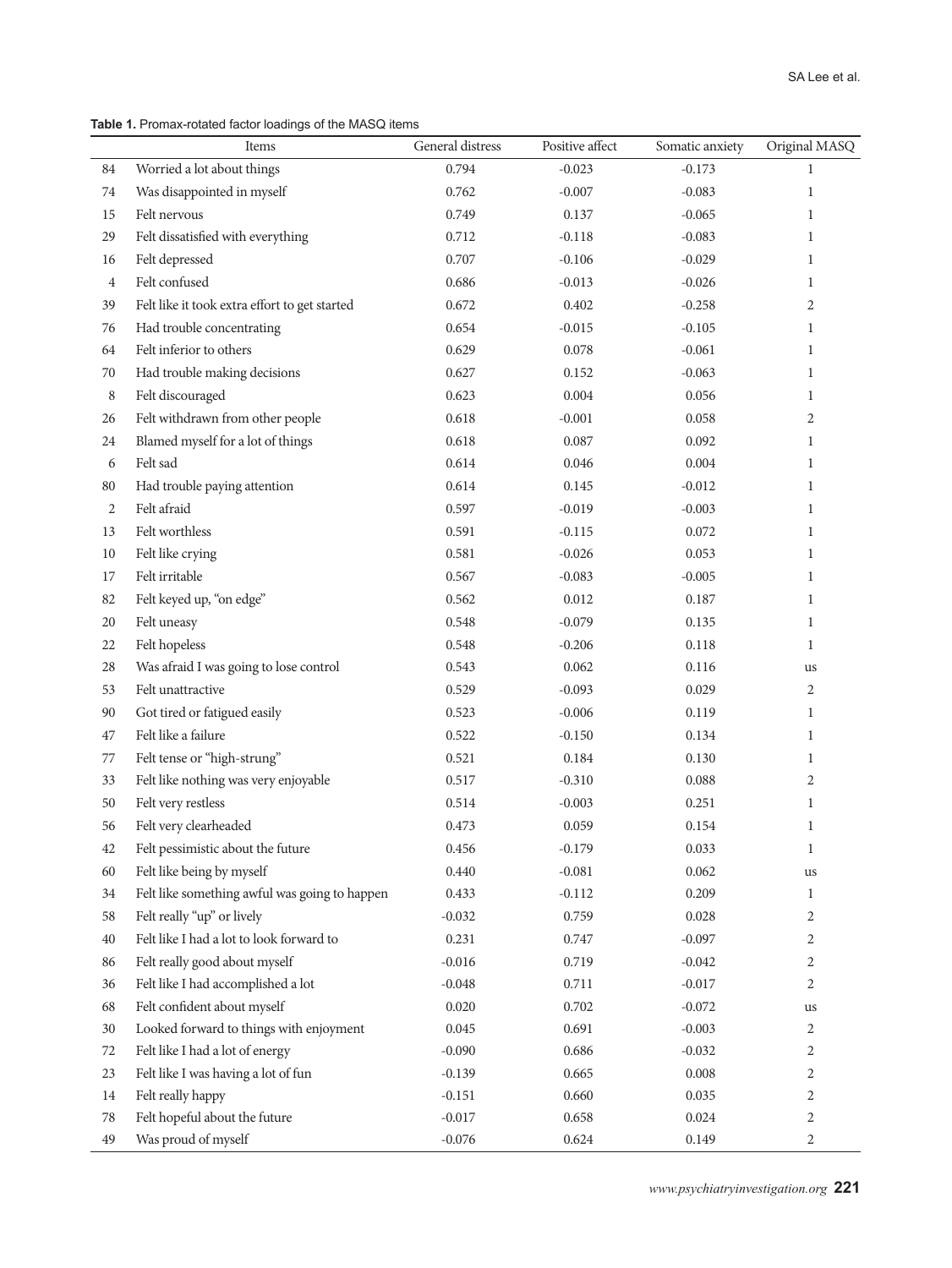| Table 1. Promax-rotated factor loadings of the MASQ items (continued) |  |
|-----------------------------------------------------------------------|--|
|-----------------------------------------------------------------------|--|

|              | Items                                          | General distress | Positive affect | Somatic anxiety | Original MASQ |
|--------------|------------------------------------------------|------------------|-----------------|-----------------|---------------|
| 62           | Was able to laugh easily                       | 0.076            | 0.588           | $-0.105$        | us            |
| $\mathbf{1}$ | Felt cheerful                                  | $-0.087$         | 0.573           | $-0.061$        | 2             |
| 35           | Felt like I accomplished a lot                 | $-0.116$         | 0.560           | 0.189           | 2             |
| 38           | Felt like being with other people              | 0.380            | 0.559           | $-0.184$        | <b>us</b>     |
| 43           | Felt like I could do everything I needed to do | 0.009            | 0.558           | 0.095           | us            |
| 11           | Felt successful                                | $-0.126$         | 0.503           | 0.195           | us            |
| 27           | Seemed to move quickly and easily              | $-0.090$         | 0.495           | 0.126           | 2             |
| 46           | Felt really talkative                          | 0.232            | 0.492           | $-0.011$        | us            |
| 41           | Thoughts and ideas came to me very easily      | $-0.067$         | 0.471           | 0.154           | us            |
| 18           | Felt optimistic                                | 0.104            | 0.418           | 0.030           | 2             |
| 79           | Was trembling or shaking                       | $-0.031$         | 0.058           | 0.697           | 3             |
| 55           | Was short of breath                            | $-0.104$         | $-0.024$        | 0.623           | 3             |
| 81           | Muscles were tense or sore                     | 0.042            | 0.057           | 0.609           | 3             |
| 87           | Had trouble swallowing                         | $-0.170$         | 0.015           | 0.582           | 3             |
| 61           | Felt like I was choking                        | $-0.087$         | $-0.075$        | 0.581           | 3             |
| 9            | Felt nauseous                                  | 0.047            | $-0.048$        | 0.543           | $\mathbf{1}$  |
| 57           | Hands were shaky                               | 0.036            | $-0.063$        | 0.512           | 3             |
| 65           | Had a lump in my throat                        | 0.006            | 0.119           | 0.506           | $\mathbf{1}$  |
| 48           | Had hot or cold spells                         | 0.029            | 0.089           | 0.500           | 3             |
| 19           | Felt faint                                     | 0.041            | $-0.015$        | 0.490           | 3             |
| 45           | Had pain in my chest                           | 0.018            | $-0.031$        | 0.488           | 3             |
| 83           | Had trouble staying asleep                     | 0.057            | 0.022           | 0.479           | $\mathbf{1}$  |
| 63           | Had an upset stomach                           | 0.127            | $-0.025$        | 0.472           | $\mathbf{1}$  |
| 75           | Heart was racing or pounding                   | 0.197            | 0.223           | 0.465           | 3             |
| 52           | Felt dizzy or lightheaded                      | 0.162            | 0.024           | 0.461           | 3             |
| 25           | Felt withdrawn from other people               | 0.021            | 0.009           | 0.459           | 3             |
| 37           | Did not have much of an appetite               | $-0.033$         | $-0.066$        | 0.451           | $\mathbf{1}$  |
| 66           | Felt really slowed down                        | 0.151            | 0.064           | 0.435           | 2             |
| 69           | Muscles twitched or trembled                   | 0.183            | 0.096           | 0.393           | 3             |
| 88           | Hands were cold or sweaty                      | 0.069            | 0.091           | 0.362           | 3             |
| 51           | Had trouble falling asleep                     | 0.122            | 0.025           | 0.355           | $\mathbf{1}$  |
| 12           | Had diarrhea                                   | $-0.008$         | 0.055           | 0.317           | $\mathbf{1}$  |
|              | Eigenvalue                                     | 17.484           | 8.783           | 3.512           |               |
|              | Variance per Factor (%)                        | 23.005           | 11.556          | 4.621           |               |
|              | Total Variance (%)                             |                  | 39.182          |                 |               |

1: general distress, 2: anhedonic depression, 3: anxiety arousal. us: unspecified, MASQ: Mood and Anxiety Symptom Questionnaire

est items. However, our Factor 2 consisted of only one positive affect item, consistent with the results of Bedford<sup>10</sup> and Keogh and Reidy.<sup>5</sup> Factor 3 consisted mainly of items from the anxiety arousal scale, which is thought to reflect hyperarousal. However, Factor 3 also contained somatic symptomrelated items from the general distress scale, sleep disturbanceand loss of appetite-related items, and "Felt really slowed down" from the anhedonic depression scale. These somatic

symptoms seem more homogeneous with somatic arousal items than items from the general distress or anhedonic depression scales. Therefore, we labeled Factor 1 as 'general distress', Factor 2 as 'positive affect', and Factor 3 as 'somatic anxiety', consistent with previous studies.<sup>5,10</sup>

## **Confirmatory factor analysis**

Structural equation modeling was performed to examine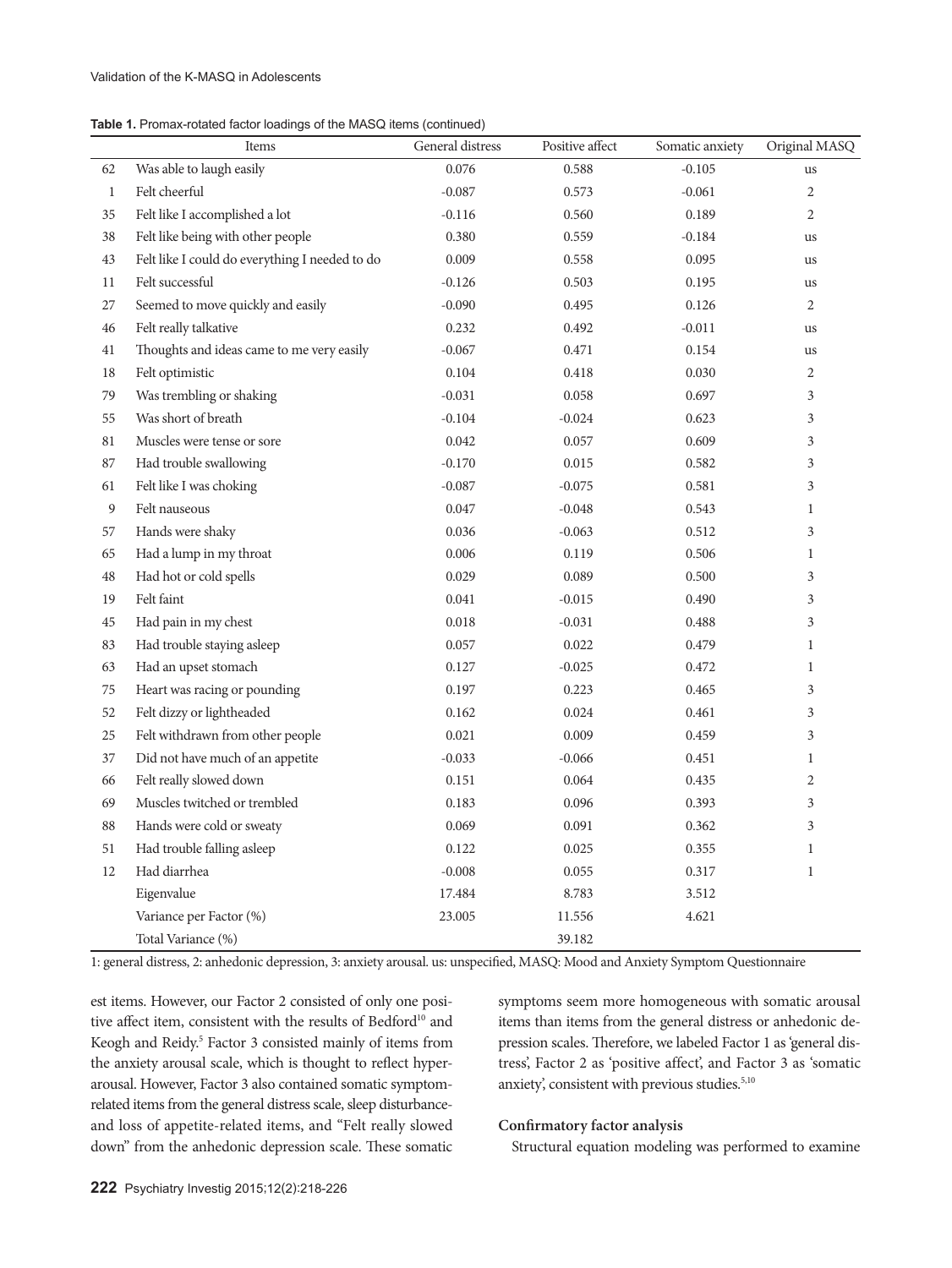the goodness of fit of a three-factor model using Maximum Likelihood Method in AMOS 8.0. Model fit was assessed using a series of fit indices: Root Mean Square Error of Approximation (RMSEA), Tucker-Lewis Index (TLI), and Comparative Fit Index (CFI). The RMSEA is not sensitive to sample size and reflects the simplicity of the model. Although the TLI and CFI do not reflect the simplicity of the model, they are robust to sample size. An RMSEA less than 0.05 and TLI and CFI greater than 0.90 indicate good model fit. The results of our confirmatory factor analysis are presented in Table 2. We found an RMSEA of 0.043, TLI of 0.851, and CFI of 0.861. Thus, a three-factor model for the K-MASQ in adolescents was considered appropriate.

#### **Reliability**

## **Internal consistency**

Cronbach's α for the entire K-MASQ scale for adolescents was 0.94. For the three-factor model, Cronbach's α for general distress, positive affect, and somatic anxiety factors were 0.95, 0.92, and 0.88, respectively.

#### **Validity**

Pearson's correlation analyses were conducted to explore the relationships between the K-MASQ, CDI, and RCMAS.

**Table 2.** Goodness-of-fit Indices for K-MASQ model (N=455)

The results are presented in Table 3. For the K-MASQ, the general distress factor was strongly correlated with the somatic anxiety factor ( $r=0.62$ ,  $p<0.001$ ) but weakly correlated with the positive affect factor ( $r=-0.23$ ,  $p<0.001$ ). No significant correlation was found between the somatic anxiety and positive affect factors. These results are somewhat different than those of prior studies in adults, which report relatively strong correlations between the general distress factor and the somatic anxiety and positive affect factors and modest correlations between the somatic anxiety and positive affect factors.<sup>5,9</sup>

In addition, the K-MASQ general distress factor was modestly to strongly correlated with total scores and all sub-factors of the CDI and RCMAS. This result indicates that the K-MASQ general distress factor adequately assesses general negative affect, including both depression and anxiety. The K-MASQ positive affect factor showed a relatively strong correlation with the CDI, which measures depression, but a weak correlation with the RCMAS, which measures anxiety. In particular, the negative emotion/somatic symptoms factor of the CDI was strongly associated with K-MASQ general distress and somatic anxiety factors, whereas the ineffectiveness and interpersonal problems factors of the CDI were strongly associated with the K-MASQ positive affect factor. Our results indicate that low positive affect could be regarded as a depression-specific factor in adolescents and is particu-

| Goodness-of-fit index      | $\sqrt{2(p)}$   | u    | JMIN/DF | <b>RMSE</b> | my<br>⊥∟⊥ | $\sqrt{ }$<br>u i |
|----------------------------|-----------------|------|---------|-------------|-----------|-------------------|
| K-MAS<br><sub>1</sub> tems | (0.000)<br>4898 | 2663 | 1.839   | 0.043       | 0.851     | 0.861             |

K-MASQ: Korean version of the Mood and Anxiety Symptom Questionnaire, RMSEA: Root Mean Square Error of Approximation, TLI: Tucker-Lewis Index, CFI: Comparative Fit Index

| <b>Table 3.</b> Relations among K-MASQ, CDI, and RCMAS (N=926) |  |  |  |  |
|----------------------------------------------------------------|--|--|--|--|
|----------------------------------------------------------------|--|--|--|--|

| Measures                                     | MASQ_GD   | MASQ_PA                  | MASQ_SA  | MASQ_total               |
|----------------------------------------------|-----------|--------------------------|----------|--------------------------|
| MASQ_general distress                        |           | $-0.23**$                | $0.62**$ | $0.92**$                 |
| MASQ_positive affect                         | $-0.23**$ | $\overline{\phantom{a}}$ | 0.02     | $-0.52**$                |
| MASQ_somatic anxiety                         | $0.62**$  | 0.02                     |          | $0.69**$                 |
| MASQ_total                                   | $0.92**$  | $-0.52**$                | $0.69**$ | $\overline{\phantom{a}}$ |
| CDI_total                                    | $0.64**$  | $-0.48**$                | $0.45**$ | $0.73**$                 |
| RCMAS_total                                  | $0.63**$  | $-0.24**$                | $0.46**$ | $0.64**$                 |
| CDI negative emotion/somatic symptoms        | $0.61**$  | $-0.32**$                | $0.53**$ | $0.67**$                 |
| CDI_ineffectiveness                          | $0.48**$  | $-0.41**$                | $0.26**$ | $0.54**$                 |
| CDI_interpersonal problems                   | $0.53**$  | $-0.52**$                | $0.30**$ | $0.63**$                 |
| CDI_externalizing problem                    | $0.20**$  | $-0.18**$                | $0.22**$ | $0.27**$                 |
| RCMAS_excessive worry                        | $0.57**$  | $-0.18**$                | $0.35**$ | $0.54**$                 |
| RCMAS_oversensitivity                        | $0.45***$ | $-0.15**$                | $0.29**$ | $0.43**$                 |
| RCMAS_somatic symptoms/sleep disturbance     | $0.37**$  | $-0.12**$                | $0.47**$ | $0.42**$                 |
| RCMAS_low self-esteem/feeling of unhappiness | $0.56**$  | $-0.26**$                | $0.36**$ | $0.57**$                 |

\*\*p<0.001. CDI: Children's Depression Index, RCMAS: Revised Children's Manifest Anxiety Scale, K-MASQ: Korean version of the Mood and Anxiety Symptom Questionnaire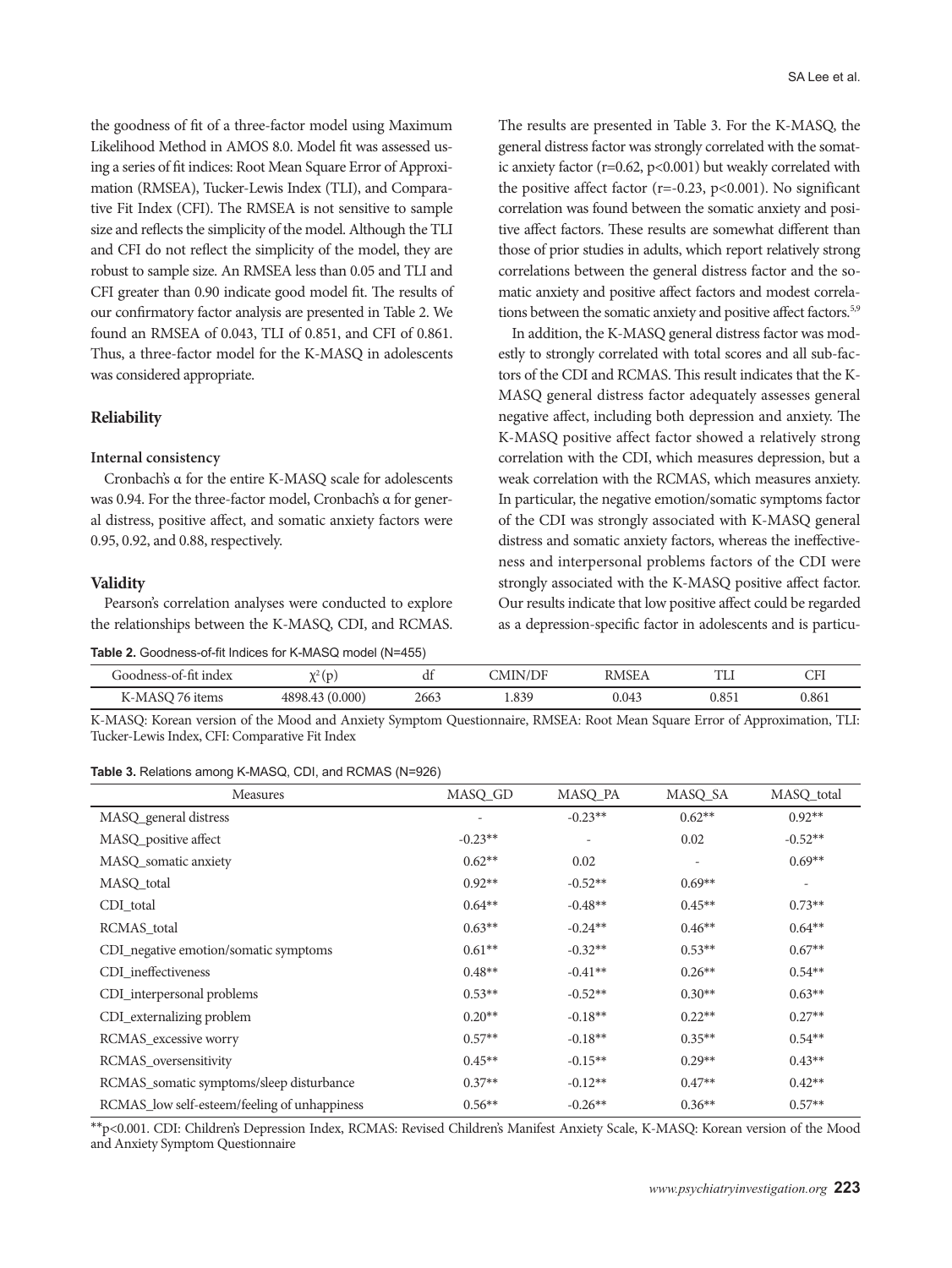larly linked to self-efficacy and interpersonal functioning. On the other hand, the somatic anxiety factor showed moderate positive correlations with both the CDI and RCMAS. In particular, the somatic anxiety factor was strongly associated with the negative emotion/somatic symptoms factor of the CDI and the somatic symptoms/sleep disturbance factor of the RCMAS.

## **DISCUSSION**

In this study, we translated the MASQ, which is designed to measure depression and anxiety based on the tripartite model, into the Korean language and explored its factor structure for adolescents. We also verified its reliability and validity. Our factor analysis revealed that a three-factor model was adequate for the K-MASQ, which is consistent with several previous studies. However, some findings regarding sub-factor items were not consistent with prior results.<sup>8,9</sup> The presence of the general distress factor that measures common aspects of anxiety and depression was not dissimilar from that of Clark and Watson.<sup>3</sup> However, the anxiety-specific factor contained general somatic distress items such as fatigue and insomnia as well as hyperarousal-related items. In addition, although Clark and Watson proposed that the depression-specific factor consists of both low positive affect and loss of interest items, it consisted of only low positive affect items in the present study.

Although the anxiety-specific factor still contained all of the automatic arousal-related items, it resembled a somatic anxiety factor that includes items related to general somatic symptoms of anxiety. These results are consistent with previous factor analysis studies in adult samples.5,8 However, in our study, the "Felt really slowed down" item, which is linked with loss of interest, was included in the somatic anxiety factor. Considering adolescents' developmental features, their perception of their body and emotions might not be as differentiated as those in adults. Therefore, it is possible that more items relevant to general somatic symptoms were included in our study than in previous studies with adults.

We also found that the depression-specific factor only contained low positive affect-related items, whereas loss of interest items were included in the general distress factor, which is not consistent with Clark and Watson's model.<sup>3</sup> However, our results are similar to those of other studies<sup>5,28</sup> that also excluded several items with factor loadings of less than 0.30 or a difference between factor loadings of less than 0.20. When Keogh and Reidy<sup>5</sup> analyzed Watson and colleagues' factor loadings,<sup>8</sup> positive affect-related items seemed dominant in the depression-related dimension. Considering the results of prior research and our study, the depression-specific factor

seem more clearly linked to low positive affect rather than loss of interest.

We also examined relationships among the K-MASQ, CDI, and RCMAS to verify convergent validity and discriminant validity. We found a significant correlation (r=0.62) between the general distress and somatic anxiety factors, but a weak correlation was observed between the general distress and positive affect factors (r=-0.23). These results are different from those of prior studies of the MASQ in adults, which showed correlations ranging between 0.50 and 0.60.5,9 However, the positive affect factor was correlated more strongly (r=-0.48) with the CDI than the RCMAS (r=-0.24), indicating a reliable depression-specific scale. One possible explanation of these results is the emotional features of adolescents. Adolescents have distinctive emotional characteristics compared to adults; they tend to experience both positive and negative emotions more extremely, react to external and internal emotional cues more strongly, and have more frequent emotional fluctuations even within a day.<sup>29-32</sup> Thus, it is likely that adolescents' mood states assessed by the MASQ during one week might be more inconsistent than those of adults. As a result, adolescents may show a smaller inverse correlation between negative affect and positive affect. On the other hand, the general distress and positive affect factors showed strong correlations with the CDI. As general distress is linked to negative mood state, and positive affect is linked to academic/interpersonal adaptation, those two factors could reflect different aspects of depression.

The somatic anxiety factor was correlated with the CDI (r=0.45) and the RCMAS (r=0.46). In particular, the somatic anxiety factor showed a strong association with RCMAS somatic symptoms/sleep disturbance, which is consistent with an assumption that somatic anxiety reflects somatic symptoms among various anxiety states. However, a strong association was also observed between somatic anxiety and CDI negative emotion/somatic symptoms. This could be because the somatic anxiety factor contained several items related to fatigue, sleep problems, and loss of appetite. These results suggest that although the somatic anxiety factor predominately contained anxiety-related somatic symptoms, it also included some general somatic symptoms due to adolescents' developmental features. Thus, it is possible that high scores on the somatic anxiety factor might be observed when a respondent experiences depression-related somatic distress.

Our results show that the internal consistency of the K-MASQ in adolescents was 0.94, which is high, and the internal consistencies for the general distress, positive affect, and somatic anxiety factors were 0.95, 0.92, and 0.88, respectively, which is good. These results suggest that the K-MASQ is a reliable scale to assess depression and anxiety in adolescents, and the general distress, positive affect, and somatic anxiety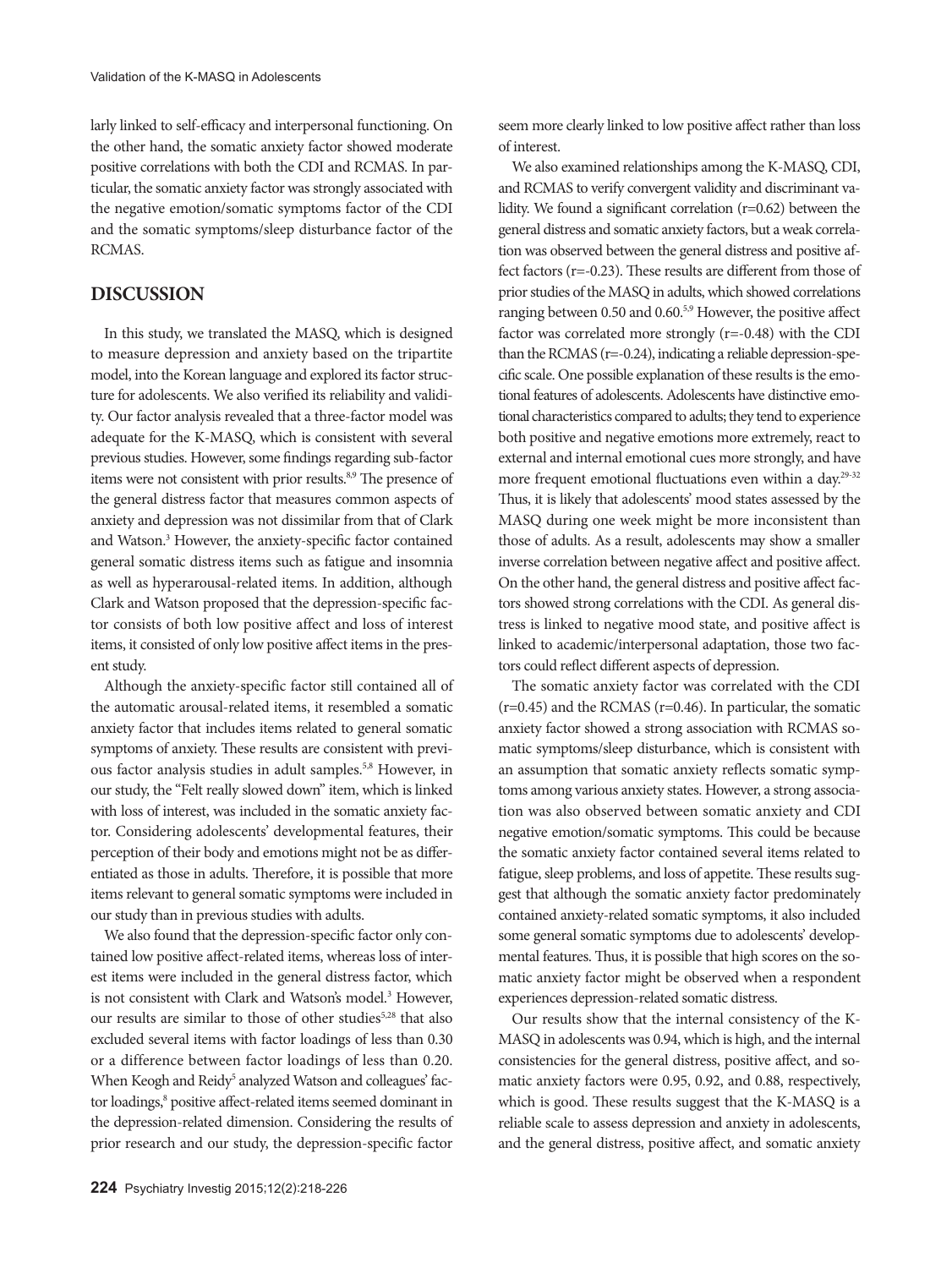sub-factors can be used separately.

An additional analysis was conducted to identify differences in MASQ scores between middle school and high school students and between males and females. The results show that MASQ scores of high school students were significantly higher than those of middle school students, and MASQ scores in females were significantly higher than those in males [middle school students: mean (M)=180.25, SD=37.75; high school students: M=190.19, SD=40.01; F=12.28, p<0.01; males: M=181.74, SD=37.78; females: M=191.20, SD=40.49; F=9.41, p<0.01]. This study aimed to determine the factor structure of the K-MASQ among Korean adolescents and to verify the scale's reliability and validity. Thus, differences in MASQ scores according to age and gender should be examined in detail in further studies. In addition, the adequacy of the factor structure could be weaker when mean differences are not considered in the analysis of the correlation matrix.<sup>33</sup> Therefore, statistical techniques reflecting differences between age and gender should be used in future studies.

We explored a three-factor model of the MASQ among Korean adolescents and tested its reliability and validity. Our results revealed a three-factor structure, but some items within sub-factors were somewhat different from those of the original MASQ. Therefore, when the MASQ is used for adolescents, these configurations of sub-factors should be considered in its administration and interpretation. The validity and reliability of the sub-factors were satisfactory, which makes it possible to use sub-factors separately. This would help in understanding respondents' patterns of depression and anxiety depending on the patterns of each sub-factor. However, the discriminant validity of the anxiety-specific factor was somewhat weak, which should be verified in future studies. As we only included a community population in our study, it is essential to examine response patterns of the K-MASQ in a clinical sample in further research.

#### Acknowledgments

We obtained permission for this research from David Watson, the original author of the MASQ.

## **REFERENCES**

- 1. Watson D, Kendall PC. Common and Differentiating Features of Anxiety and Depression: Current Findings and Future Directions. In: Kendall PC, Watson D, Editors. Anxiety and Depression: Distinctive and Overlapping Features. London: Academic, 1989, p.493-508.
- 2. Watson D, Kendall, PC. Understanding Anxiety and Depression: Their Relation to Negative and Positive Affective States. In: Kendall PC, Watson D, Editors. Anxiety and Depression: Distinctive and Overlapping Features. London: Academic, 1989, p.3-26.
- 3. Clark LA, Watson D. Tripartite model of anxiety and depression: psychometric evidence and taxonomic implications. J Abnorm Psychol 1991;100:316-336.
- 4. Joiner TE Jr, Steer RA, Beck AT, Schmidt NB, Rudd MD, Catanzaro SJ.

Physiological hyperarousal: construct validity of a central aspect of the tripartite model of depression and anxiety. J Abnorm Psychol 1999; 108:290-298.

- 5. Keogh E, Reidy J. Exploring the factor structure of the mood and anxiety symptom questionnaire (MASQ). J Pers Assess 2000;74:106-125.
- 6. Marshall GN, Sherbourne CD, Meredith LS, Camp P, Hays RD. The tripartite model of anxiety and depression: Symptom structure in depressive and hypertensive patient groups. J Pers Assess 2003;80:139- 153.
- 7. Watson D, Clark LA. The Mood and Anxiety Symptoms Questionnaire (MASQ). Unpublished Manuscript. Iowa: Department of Psychology, University of Iowa; 1991.
- 8. Watson D, Weber K, Assenheimer JS, Clark LA, Strauss ME, McCormick RA. Testing a tripartite model: I. Evaluating the convergent and discriminant validity of anxiety and depression symptom scales. J Abnorm Psychol 1995;104:3-14.
- 9. Watson D, Clark LA, Weber K, Assenheimer JS, Strauss ME, McCormick RA. Testing a tripartite model: II. Exploring the symptom structure of anxiety and depression in student, adult, and patient samples. J Abnorm Psychol 1995;104:15-25.
- 10. Bedford A. On Clark-Watson's tripartite model of anxiety and depression. Psychol Rep 1997;80:125-126.
- 11. Lumley MN, Harkness KL. Early maladaptive schemas, and symptom profiles in adolescent depression. Cog Ther Res 2007;31:639-657.
- 12. Hankin BL. Cognitive vulnerability-stress model of depression during adolescence: investigating depressive symptom specificity in a multiwave prospective study. J Abnorm Child Psychol 2008;36:999-1014.
- 13. Heinza AJ, Kassela JD, Berbaumb M, Mermelstein R. Adolescents' expectancies for smoking to regulate affect predict smoking behavior and nicotine dependence over time. Drug Alcohol Depend 2010;111: 128-135.
- 14. Carlson GA, Kashani JH. Phenomenology of major depression from childhood through adulthood: analysis of three studies. Am J Psychiatry 1998;145:1222-1225.
- 15. Kovacs M. Presentation and course of major depressive disorder during childhood and later years of the life span. J Am Acad Child Adolesc Psychiatry 1996;35:705-715.
- 16. Weiss B, Garber J. Developmental differences in the phenomenology of depression. Dev Psychopathol 2003;15:403-430.
- 17. Kovacs M. The Children's Depression Inventory (CDI). Psychophamacol Bull 1985;21:955-988.
- 18. Cho SC, Lee YS. Development of the Korean form of the Kovacs' Childeren's Depression Inventory. J Korean Neuropsychiatr Assoc 1990;29: 943-956.
- 19. Han SH, Park K. The Relationships of attachment, social anxiety and depression of adolescents: focused on the high school student. J Psychother 2005;5;43-61.
- 20. Yoo JS, Son JW, Nam MS. The effects of a depression intervention and suicide prevention program in adolescents with high risk of suicide. J Korean Acad Community Health Nurs 2010;21;71-81.
- 21. Kim EK, Yang JW, Chung YS, Hong SD, Kim JH. Factor structure of the Children's Depression Inventory (CDI) in children and adolescents. Korean J Clin Psychol 2005;24:693-707.
- 22. Castenada A, McCandless BR, Palermo DS. The children's form of the manifest anxiety scale. Child Dev 1956;27:317-326.
- 23. Reynolds CR, Richmond BO. What I think and feel: a revised measure of children's manifest anxiety. J Abnorm Child Psychol 1978;6:271- 280.
- 24. Choi JS, Cho SC. Assessment of anxiety in children: reliability and validity of revised Children's Manifest Anxiety Scale. J Korean Neuropsychiatr Assoc 1990;29:691-702.
- 25. Ha EH, Oh GJ, Song DH. Psychosocial risk factors for comorbid adolescents with depression and anxiety. Korean J Psychol Gen 2003;22; 127-144.
- 26. Choi HI, Jeon DI, Jung MH, Hong NR, Kim JJ, Song JE, et al. Suicidal